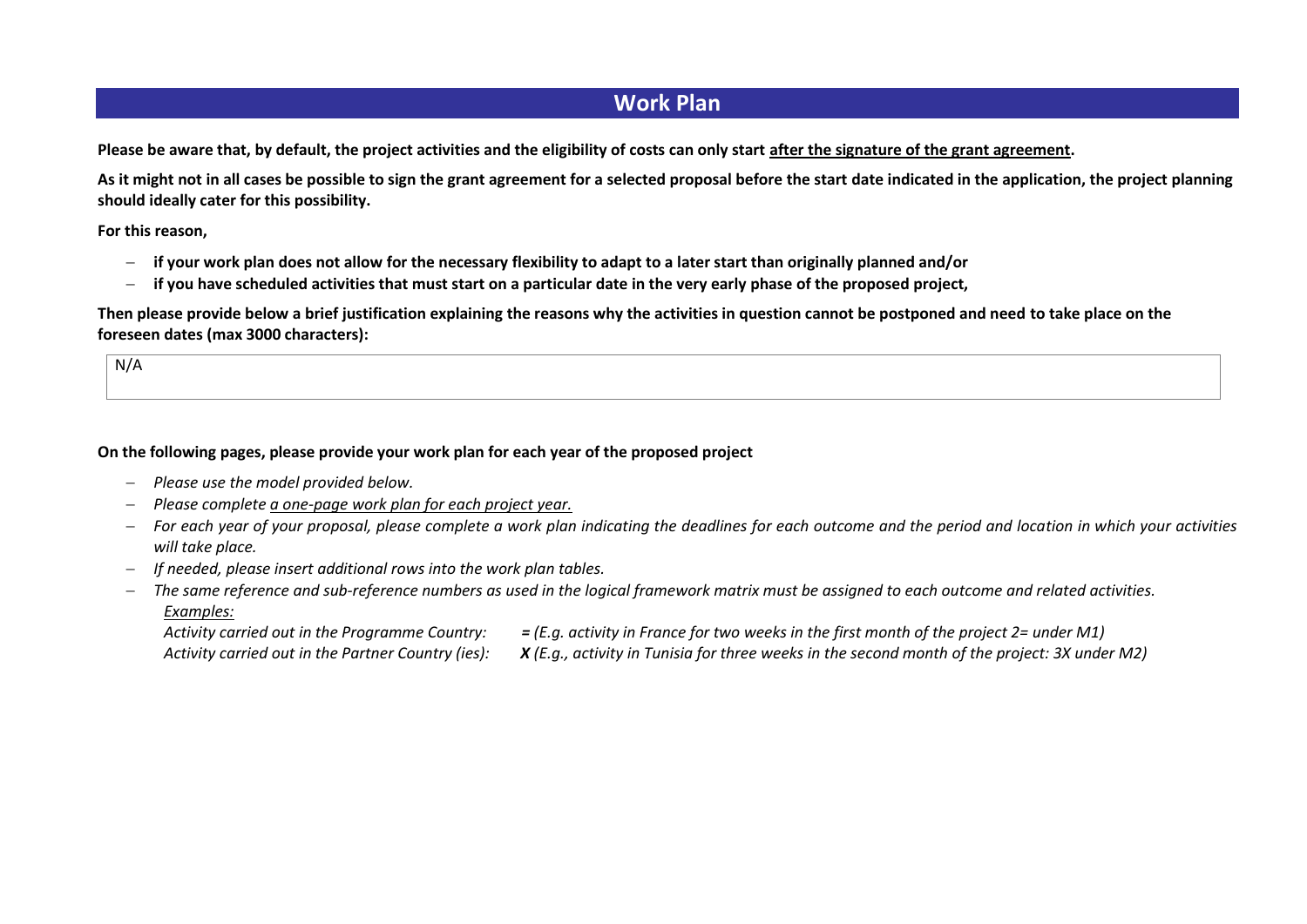#### **WORKPLAN for project year 1** ☒

| <b>Activities</b>        |                                                                                                            | <b>Total</b>                     |                |                |                |                |                |         |                |                |                |         |         |         |
|--------------------------|------------------------------------------------------------------------------------------------------------|----------------------------------|----------------|----------------|----------------|----------------|----------------|---------|----------------|----------------|----------------|---------|---------|---------|
| Ref.nr/<br>Sub-ref<br>nr | <b>Title</b>                                                                                               | duration<br>(number<br>of weeks) | M <sub>1</sub> | M <sub>2</sub> | M <sub>3</sub> | M <sub>4</sub> | M <sub>5</sub> | M6      | M <sub>7</sub> | M <sub>8</sub> | M <sub>9</sub> | M10     | M11     | M12     |
| WP1- PREP/<br>1.1        | Organization of project kick-off meeting in Thessaloniki                                                   | $\overline{\mathbf{3}}$          | 3x             | $2=x$          |                |                |                |         |                |                |                |         |         |         |
| WP1-PREP/<br>$1.2\,$     | Fact-finding analysis on the situation of the WBL in Mongolia<br>and needed skills in the targeted sectors | 8                                |                | 2x             | 2x             | 2x             | 2x             |         |                |                |                |         |         |         |
| WP1-PREP/<br>1.3         | Purchase of equipment for HEIs in Mongolia                                                                 | 8                                |                | 2x             | 2x             | 2x             | 2x             |         |                |                |                |         |         |         |
| $WP2 - DEV/$<br>2.1      | Preparation of Training Package-PITAHE                                                                     | 14                               | $2 = x$        | $2=x$          | $3=x$          | $3=x$          | $2=x$          | $2 = x$ |                |                |                |         |         |         |
| $WP2 - DEV/$<br>$2.2\,$  | Delivery of capacity building training in Berlin                                                           | 3                                |                |                |                |                | 2x             | $1 = x$ |                |                |                |         |         |         |
| $WP2 - DEV/$<br>2.3      | Development of NSD-WBLM                                                                                    | 14                               |                |                |                |                |                |         | $2 = x$        | $2 = x$        | $3=x$          | $3 = x$ | $2=x$   | $2 = x$ |
| $WP2 - DEV/$<br>2.4      | Development of FAM for Mongolia including implementation<br>tool: UAPBI AND UAPT                           | 14                               |                |                |                |                |                |         | $2=x$          | $2 = x$        | $3=x$          | $3=x$   | $2=x$   | $2=x$   |
| $WP2 - DEV/$<br>2.5      | Delivery of capacity building workshop in Lyon                                                             | $\overline{\mathbf{3}}$          |                |                |                |                |                |         |                |                |                |         |         | 3x      |
| WP4-DISSS/<br>4.1        | Elaboration and implementation of project PDES                                                             | 12                               | $2=x$          | $2=x$          |                |                |                | $2 = x$ | $2 = x$        |                |                |         | $2 = x$ | $2=x$   |
| WP4-DISSS/<br>4.2        | Communication and media coverage on project                                                                | 12                               | $2=x$          | $2 = x$        |                |                | $2 = x$        |         |                | $2 = x$        |                |         | $2=x$   | $2 = x$ |
| WP4-DISSS/<br>4.3        | Creation and regular update of project Website                                                             | 15                               | 3x             | 2x             | 1x             | 1x             | 1x             | 1x      | 1x             | 1x             | 1x             | 1x      | 1x      | 1x      |
| WP5-QPLN/<br>5.1         | Elaboration and implementation of project MQAS                                                             | 13                               | $2=x$          | $2=x$          |                |                | $2=x$          | $2=x$   |                |                |                | $2=x$   | $2=x$   | 1x      |
| WP5-QPLN/<br>5.2         | Regular monitoring of project activities, financial management<br>and reporting                            | 12                               |                | 2x             | 1x             | 1x             | 1x             | 1x      | 1x             | 1x             | 1x             | 1x      | 1x      | 1x      |
| WP5-QPLN/<br>5.3         | Elaboration of contributions to project intermediate and final<br>reports;                                 | $\overline{2}$                   |                |                |                |                |                |         |                |                |                |         |         | 2x      |
| WP5-QPLN/<br>5.4         | Reporting per work packages                                                                                | $\mathbf{2}$                     |                |                |                |                |                |         |                |                |                |         | 1x      | 1x      |
| WP6-MNGT/<br>6.1         | Project day-to-day, financial and overall management                                                       | 48                               | $4 = x$        | $4 = x$        | $4 = x$        | $4 = x$        | $4 = x$        | $4 = x$ | $4 = x$        | $4 = x$        | $4 = x$        | $4 = x$ | $4 = x$ | $4 = x$ |
| WP6-MNGT/<br>6.2         | Organization of coordination meetings                                                                      | 6                                |                | 2x             |                |                |                |         | 2x             |                |                |         |         | 2x      |
| WP6-MNGT/<br>6.3         | Monitoring visits to Mongolian partners and reporting                                                      | 4                                |                |                |                |                |                | $2=x$   |                |                |                |         | $2=x$   |         |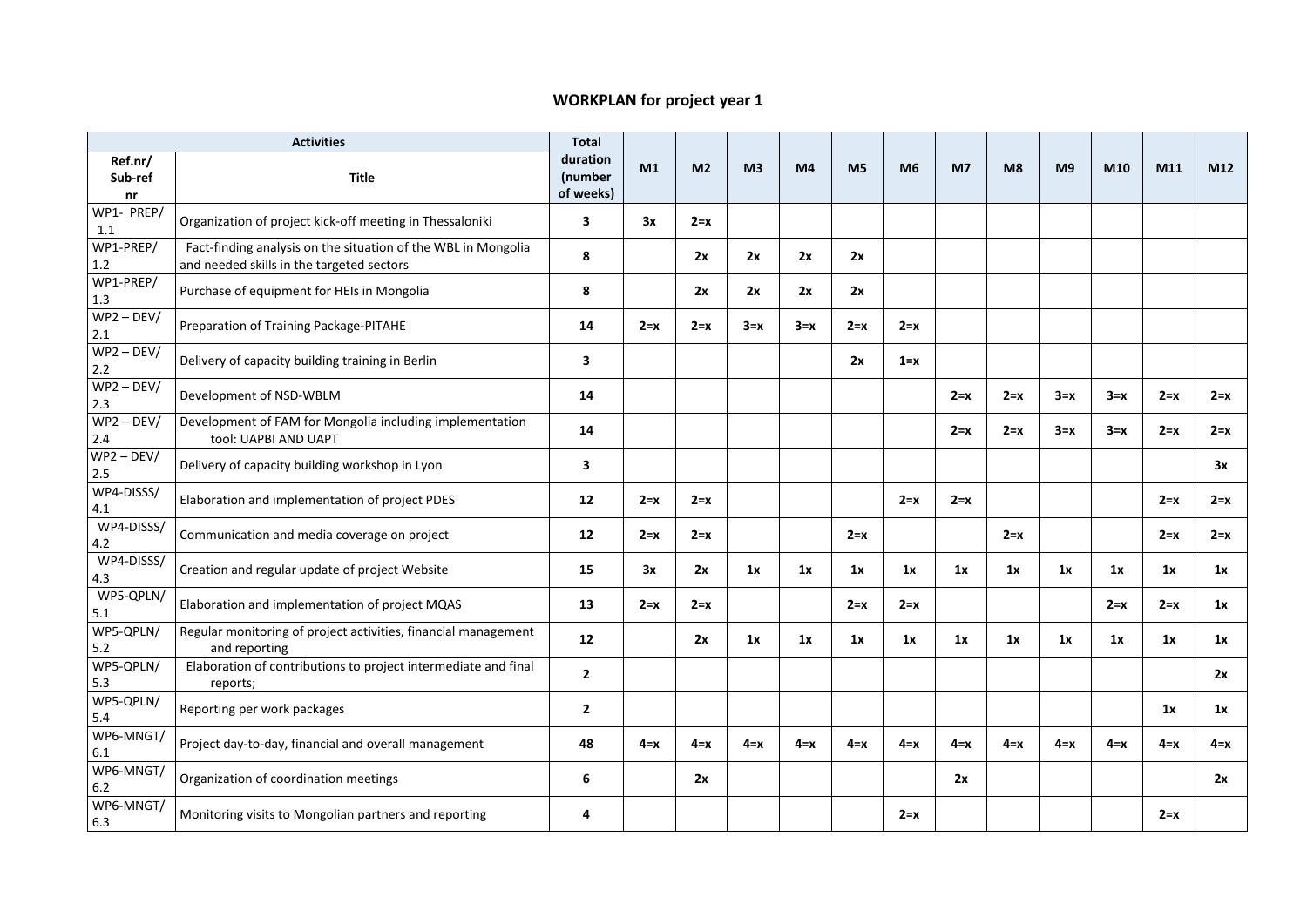#### **WORKPLAN for project year 2** ☐

| <b>Activities</b>        |                                                                                                   | <b>Total</b>                     |                |                |                |                |                |         |                |       |                |       |         |                 |
|--------------------------|---------------------------------------------------------------------------------------------------|----------------------------------|----------------|----------------|----------------|----------------|----------------|---------|----------------|-------|----------------|-------|---------|-----------------|
| Ref.nr/<br>Sub-ref<br>nr | <b>Title</b>                                                                                      | duration<br>(number<br>of weeks) | M <sub>1</sub> | M <sub>2</sub> | M <sub>3</sub> | M <sub>4</sub> | M <sub>5</sub> | M6      | M <sub>7</sub> | M8    | M <sub>9</sub> | M10   | M11     | M <sub>12</sub> |
| $WP2 - DEV/$<br>2.6      | Development of amendments to national legislation                                                 | 12                               | 2x             | 2x             | 2x             | 2x             | 2x             | 2x      |                |       |                |       |         |                 |
| WP3-DEV/<br>3.1          | Delivery of trainings on apprenticeship oriented teaching and<br>assessment in Ulaanbaatar        | $\overline{\mathbf{3}}$          |                |                |                |                |                | 2x      | 1x             |       |                |       |         |                 |
| WP3-DEV/<br>3.2          | Development and piloting of university-enterprise partnership<br>innovative scheme within the FAM | 12                               |                | 2x             | 1x             | 1x             | 1x             | 1x      | 1x             | 1x    | 1x             | 1x    | 1x      | 1x              |
| WP4-DISSS/<br>4.1        | Elaboration and implementation of project PDES                                                    | 8                                |                |                |                | 2x             | 2x             |         |                |       | 2x             | 2x    |         |                 |
| WP4-DISSS/<br>4.2        | Communication and media coverage on project                                                       | 8                                |                | 2x             |                |                | 2x             |         | 2x             |       |                |       | 2x      |                 |
| WP4-DISSS/<br>4.3        | Creation and regular update of project Website                                                    | 15                               | 3x             | 2x             | 1x             | 1x             | 1x             | 1x      | 1x             | 1x    | 1x             | 1x    | 1x      | 1x              |
| WP4-DISSS/<br>4.4        | Organization of national consultative workshops on NSD-WBLM<br>and FAM in Mongolia                | $\overline{\mathbf{3}}$          |                |                |                |                |                |         | 3X             |       |                |       |         |                 |
| WP4-DISSS/<br>4.5        | Awareness-raising activities on the apprenticeship, developed<br>NSD-WBLM and FAM;                | 24                               | 2x             | 2x             | 2x             | 2x             | 2x             | 2x      | 2x             | 2x    | 2x             | 2x    | 2x      | 2x              |
| WP5-QPLN/<br>5.1         | Elaboration and implementation of project MQAS                                                    | 8                                |                |                |                |                | 2x             | 2x      |                |       |                |       | 2x      | 2x              |
| WP5-QPLN/<br>5.2         | Regular monitoring of project activities, financial management<br>and reporting                   | 14                               | 2x             | 2x             | 1x             | 1x             | 1x             | 1x      | 1x             | 1x    | 1x             | 1x    | 1x      | 1x              |
| WP5-QPLN/<br>5.3         | Elaboration of contributions to project intermediate and final<br>reports;                        | $\overline{\mathbf{3}}$          | 2x             | 1x             |                |                |                |         |                |       |                |       |         |                 |
| WP5-QPLN/<br>5.4         | Reporting per work packages                                                                       | $\overline{2}$                   |                |                |                |                |                |         |                |       |                |       | 1x      | 1x              |
| WP5-QPLN/<br>5.5         | Organization of project intermediate and final Fact-finding<br>(Audit)                            | 5                                | $2 = x$        | $2 = x$        | $1 = x$        |                |                |         |                |       |                |       |         |                 |
| WP6-MNGT/<br>6.1         | Project day-to-day, financial and overall management                                              | 36                               | $3=x$          | $3=x$          | $3=x$          | $3=x$          | $3=x$          | $3=x$   | $3=x$          | $3=x$ | $3=x$          | $3=x$ | $3=x$   | $3=x$           |
| WP6-MNGT/<br>6.2         | Organization of coordination meetings                                                             | $\overline{2}$                   |                |                |                |                |                |         | 2x             |       |                |       |         |                 |
| WP6-MNGT/<br>6.3         | Monitoring visits to Mongolian partners and reporting                                             | 4                                |                |                |                |                |                | $2 = x$ |                |       |                |       | $2 = x$ |                 |
| WP6-MNGT/<br>6.4         | Elaboration of project intermediate and final reports                                             | 8                                | 2x             | 2x             | 2x             | 2x             |                |         |                |       |                |       |         |                 |